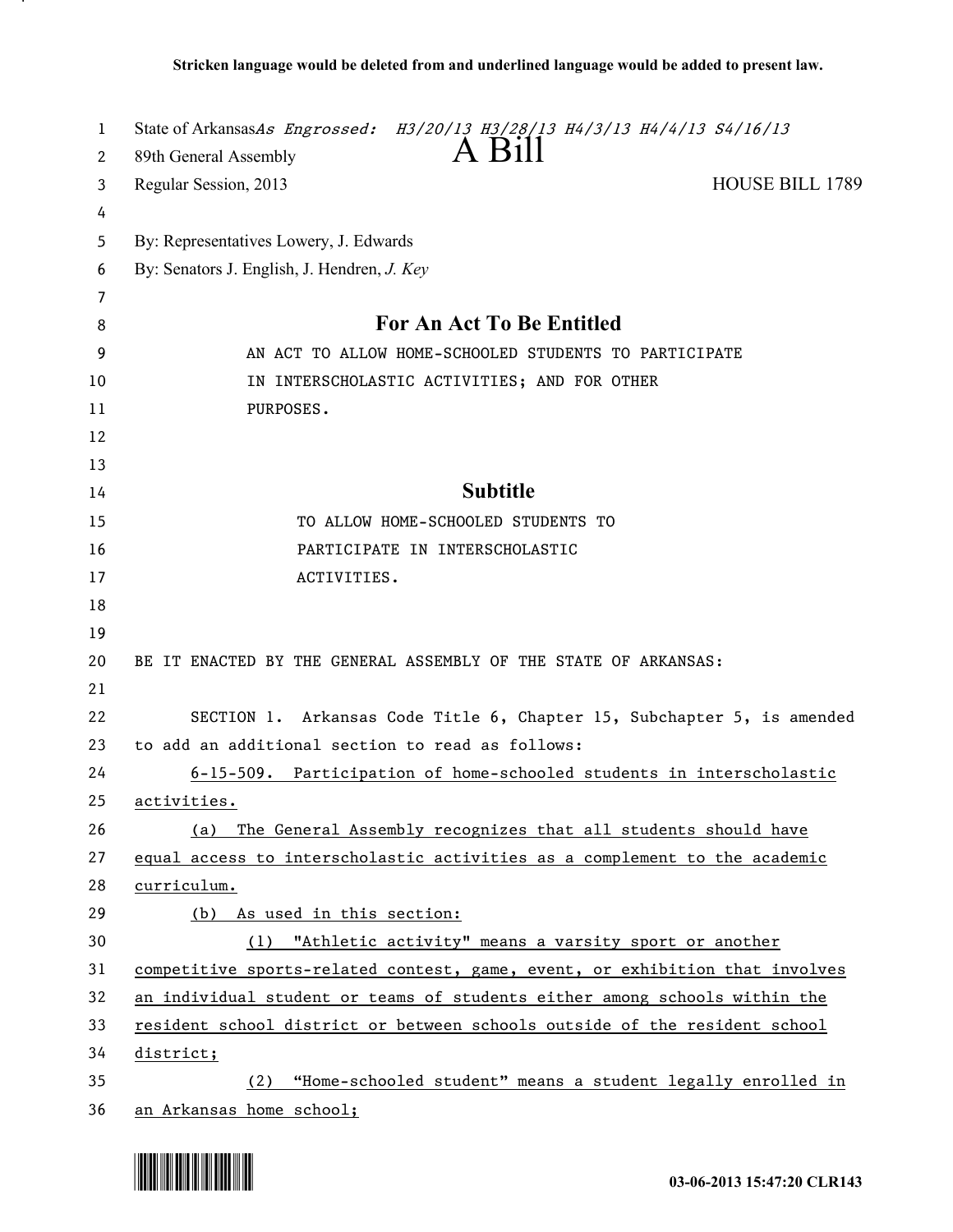| 1              |                                                                                 |
|----------------|---------------------------------------------------------------------------------|
| $\overline{c}$ | "Interscholastic activity" means an activity between schools<br>(3)             |
| 3              | subject to regulations of the Arkansas Activities Association that is:          |
| 4              | Outside the regular curriculum of a school district,<br>(A)                     |
| 5              | including without limitation an athletic activity, a fine arts program, or a    |
| 6              | special interest club or group; and                                             |
| 7              | Taught by an individual with a minimum of a high<br>(B)                         |
| 8              | school diploma;                                                                 |
| 9              | "Parent" is a legal guardian or legal custodian;<br>(4)                         |
| 10             | "Resident school" is the school to which the student would<br>(5)               |
| 11             | be assigned by the resident school district; and                                |
| 12             | (6) "Resident school district" means the school district in                     |
| 13             | which the home-schooled student's parent resides as determined under $\S$ 6-18- |
| 14             | 202.                                                                            |
| 15             | (c) A home-schooled student shall not participate in interscholastic            |
| 16             | activities at a public school other than the student's resident school.         |
| 17             | (d) A resident school district may permit a home-schooled student to            |
| 18             | participate in an interscholastic activity if:                                  |
| 19             | (1) For the purpose of subsection (g) of this section, the home-                |
| 20             | schooled student reports to the resident school district within the first       |
| 21             | eleven (11) days of the fall or spring semester of the resident school          |
| 22             | district; and                                                                   |
| 23             | (2) The home-schooled student or his or her parent advises the                  |
| 24             | principal of the resident school in writing of the student's request to         |
| 25             | participate in the interscholastic activity before the signup, tryout, or       |
| 26             | participation deadlines established for students enrolled in the resident       |
| 27             | school.                                                                         |
| 28             | The principal of the resident school shall permit a home-schooled<br>(e)        |
| 29             | student to pursue participation in an interscholastic activity of the           |
| 30             | resident school if the student or the student's parent:                         |
| 31             | Before the signup, tryout, or participation deadlines<br>(1)                    |
| 32             | established for students enrolled in the resident school, provides to the       |
| 33             | principal a notice of the student's desire to pursue participation; and         |
| 34             |                                                                                 |
|                | (2) Informs the principal in the notice that the student has                    |
| 35             | demonstrated academic eligibility by obtaining:                                 |

03-06-2013 15:47:20 CLR143